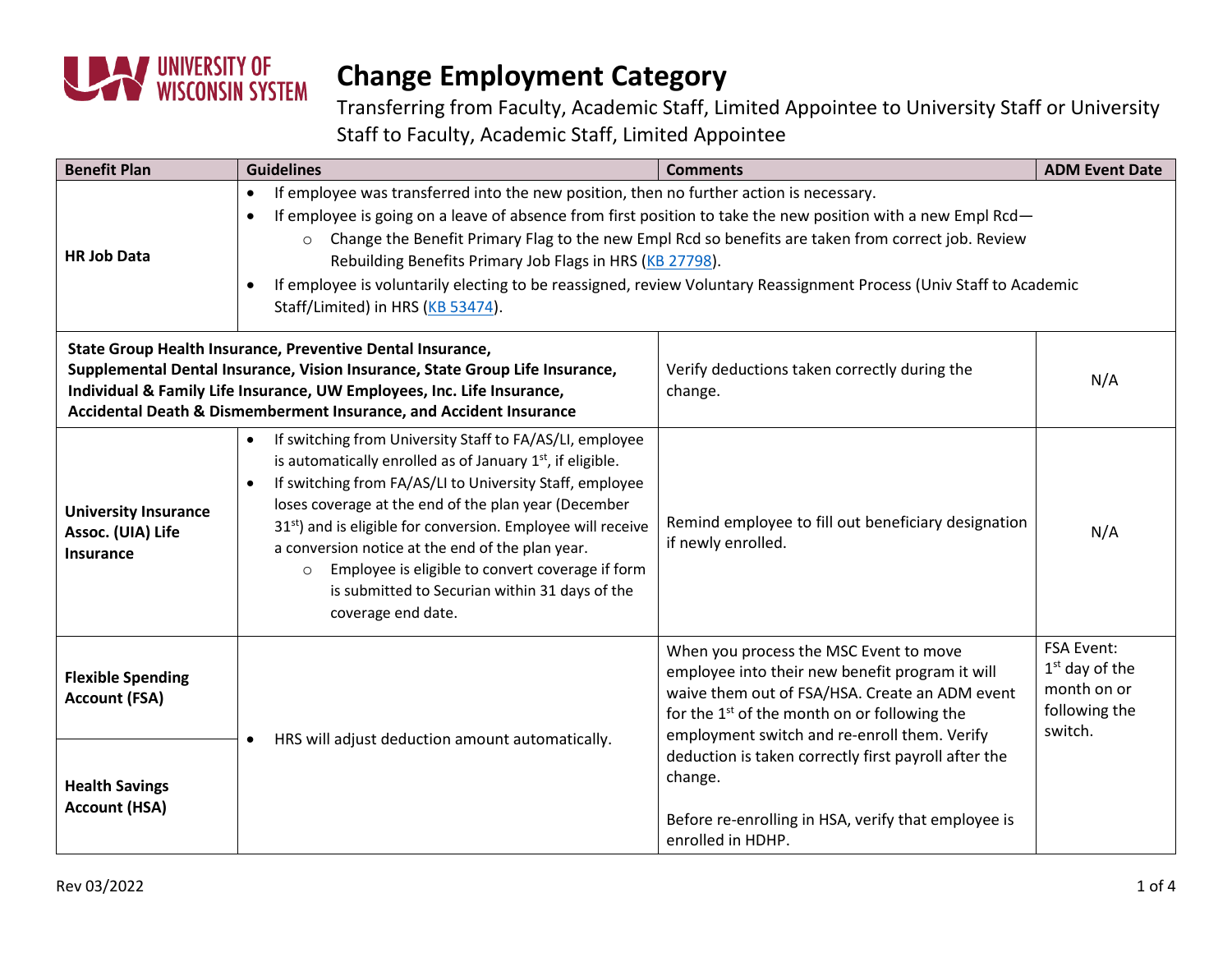

| <b>Benefit Plan</b>                       | <b>Guidelines</b>                                                                                                                                                                                                                                                                                                                                                                                                                                                                                                                                                                                                                                                                                                                                                                                                                                                                                                                                                                                                                                                                                      | <b>Comments</b>                                                                                                                                                                                                                           | <b>ADM Event Date</b>                                                      |
|-------------------------------------------|--------------------------------------------------------------------------------------------------------------------------------------------------------------------------------------------------------------------------------------------------------------------------------------------------------------------------------------------------------------------------------------------------------------------------------------------------------------------------------------------------------------------------------------------------------------------------------------------------------------------------------------------------------------------------------------------------------------------------------------------------------------------------------------------------------------------------------------------------------------------------------------------------------------------------------------------------------------------------------------------------------------------------------------------------------------------------------------------------------|-------------------------------------------------------------------------------------------------------------------------------------------------------------------------------------------------------------------------------------------|----------------------------------------------------------------------------|
| Income<br>Continuation<br>Insurance (ICI) | Provisions in the plan are different for FA/AS/LI and<br>$\bullet$<br>University Staff employees.<br>If previously insured, employee must submit<br>application within 30 days to continue coverage<br>regardless of the type of change.<br>If not previously insured, switching from University<br>Staff to FA/AS/LI - Employee has an enrollment<br>opportunity if:<br>Employed at least one year, and<br>$\circ$<br>Employee elects an elimination period that<br>$\circ$<br>provides an increase in the employer<br>contribution to premium from what could<br>have been received as a University Staff<br>employee.<br>If employee does not qualify for immediate<br>eligibility, employee may have deferred<br>enrollment opportunities or may apply through<br>Evidence of Insurability.<br>If not previously insured, switching from FA/AS/LI to<br>University Staff - Employee does not have an<br>enrollment opportunity.<br>Employee may have deferred enrollment<br>$\circ$<br>opportunities; dependent on sick leave<br>balances.<br>Employee may apply through Evidence of Insurability. | If employee misses enrollment opportunity there<br>may be a deferred enrollment opportunity<br>(provisions depend on their employment category)<br>If previously enrolled, coverage will not lapse if<br>application is submitted timely. | $1st$ of the month<br>on or following<br>the start of the<br>new position. |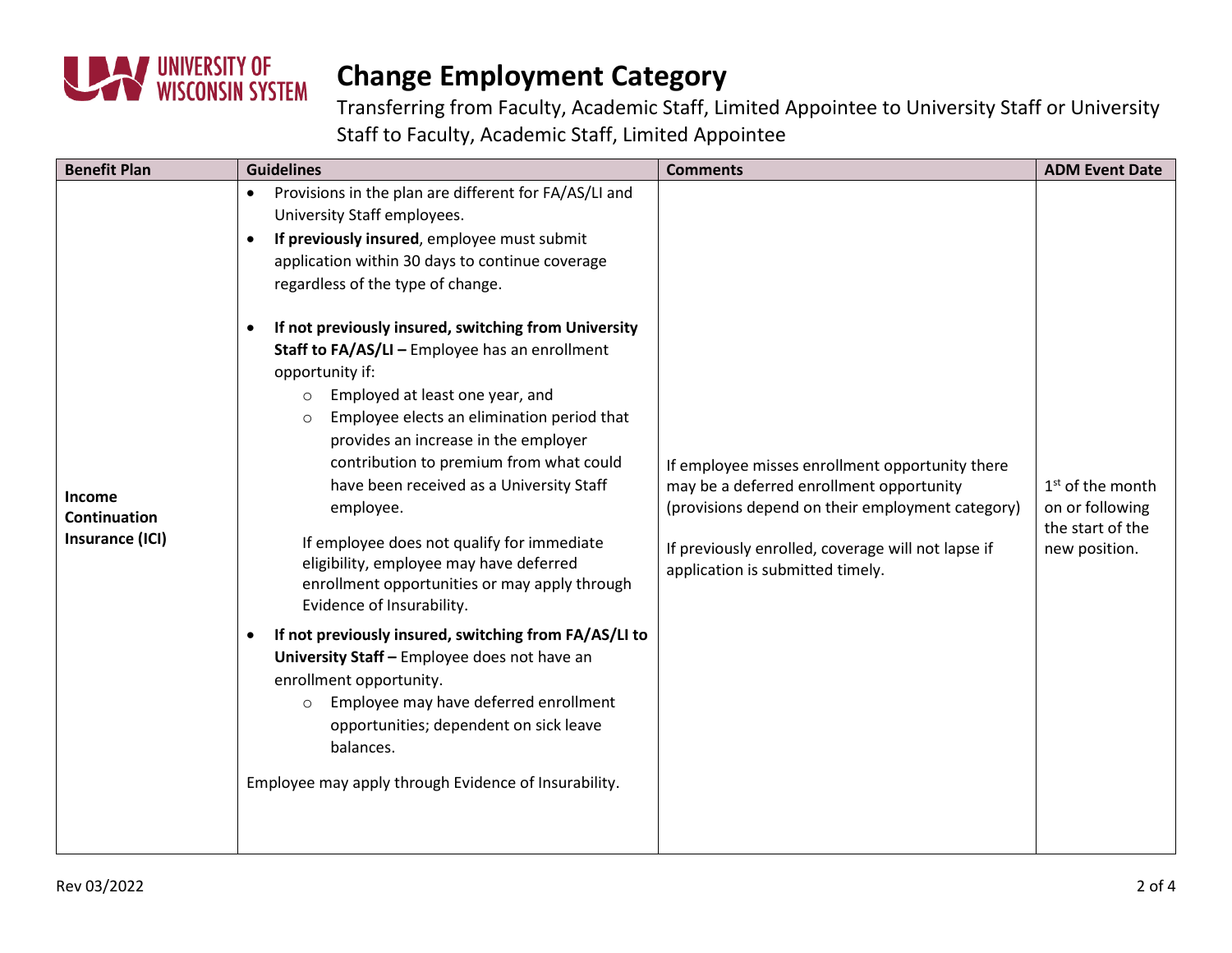

| <b>Benefit Plan</b>                                                    | <b>Guidelines</b>                                                                                                                                                                                       | <b>Comments</b>                                                                                                                                                                                                                                                                                                                                                                                                        | <b>ADM Event Date</b>                                                                         |
|------------------------------------------------------------------------|---------------------------------------------------------------------------------------------------------------------------------------------------------------------------------------------------------|------------------------------------------------------------------------------------------------------------------------------------------------------------------------------------------------------------------------------------------------------------------------------------------------------------------------------------------------------------------------------------------------------------------------|-----------------------------------------------------------------------------------------------|
| <b>Wisconsin Retirement</b><br>System (WRS)                            | If employee is in an eligible WRS position, WRS<br>contributions will automatically adjust and continue.                                                                                                | If employee is in one of their 3 highest years the<br>change could affect their retirement annuity<br>because their high year of earnings will be allocated<br>to two different WRS annual earnings periods.<br>FA/AS/LI service is based on a fiscal year.<br>University Staff service is based on a calendar<br>year.<br>One year of creditable service:<br>$FA/AS/LI - 1320$ Hours<br>University Staff - 1904 Hours | N/A                                                                                           |
| <b>UW 403(b)</b><br>Supplemental<br><b>Retirement Program</b><br>(SRP) | Have employee review their contribution election(s).<br>If a change is needed employee can make their<br>change in the MyUW Portal (instructions) or they can<br>complete a Salary Reduction Agreement. | Review employee's paychecks to ensure<br>deduction(s) are correct. The employee's<br>contribution election(s) should be deducted from<br>all eligible pay.                                                                                                                                                                                                                                                             | <b>SAV Event:</b><br>$1st$ day of the<br>payroll where<br>the change<br>becomes<br>effective. |
| <b>Wisconsin Deferred</b><br><b>Compensation (WDC)</b><br>457 Program  | Have employee review their contribution election(s)<br>and contact WDC to adjust their contribution<br>election(s) as necessary.                                                                        | Review employee's paychecks to ensure<br>deduction(s) are correct. The employee's<br>contribution election(s) should be deducted from<br>all eligible pay.                                                                                                                                                                                                                                                             | <b>SAV Event:</b><br>$1st$ day of the<br>payroll where<br>the change<br>becomes<br>effective. |
| General<br><b>Deductions</b>                                           | Review General Deductions to see if an adjustment<br>$\bullet$<br>needs to be made.                                                                                                                     | Examples: Athletic Fees, Partners in Giving<br>contributions.                                                                                                                                                                                                                                                                                                                                                          | $1st$ day of the<br>payroll where<br>the change<br>becomes<br>effective.                      |